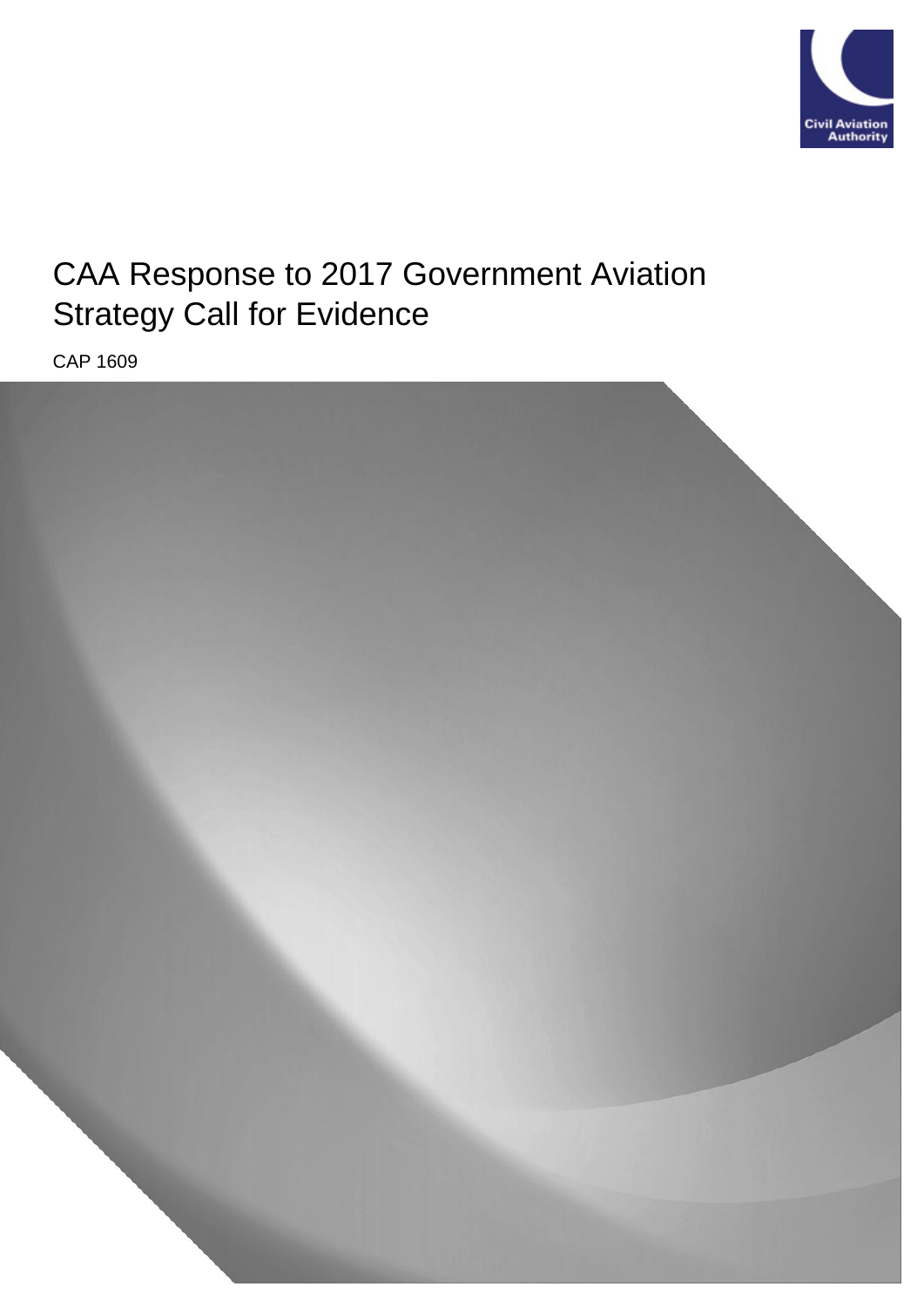#### **Published by the Civil Aviation Authority, 2017**

Civil Aviation Authority Aviation House Gatwick Airport South West Sussex RH6 0YR

You can copy and use this text but please ensure you always use the most up to date version and use it in context so as not to be misleading, and credit the CAA.

First published December 2017

The latest version of this document is available in electronic format at [www.caa.co.uk](http://www.caa.co.uk/)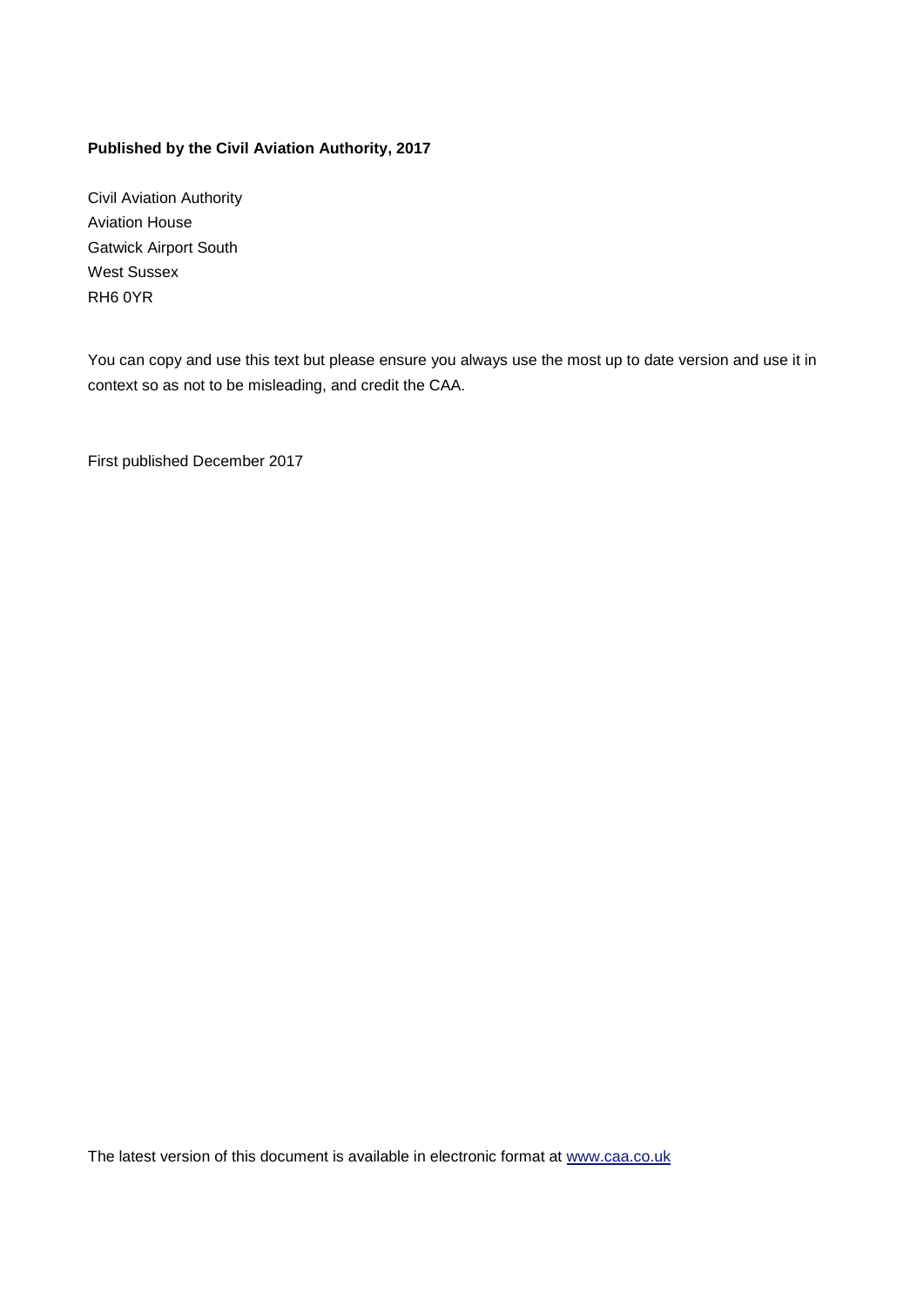## <span id="page-2-0"></span>**Contents**

| <b>Contents</b>                              | 3              |
|----------------------------------------------|----------------|
| <b>Introduction</b>                          | 4              |
| <b>CAA Response to the Call for Evidence</b> | 5              |
| <b>General information</b>                   | 5              |
| <b>Aviation Strategy</b>                     | 6              |
| <b>Strategy principles</b>                   | 7              |
| <b>Policy tests</b>                          | $\overline{7}$ |
| <b>Utilising existing runways</b>            | 8              |
| <b>Consultation process</b>                  | 9              |
| <b>Other comments</b>                        | 14             |
| <b>Organisational help</b>                   | 14             |
|                                              |                |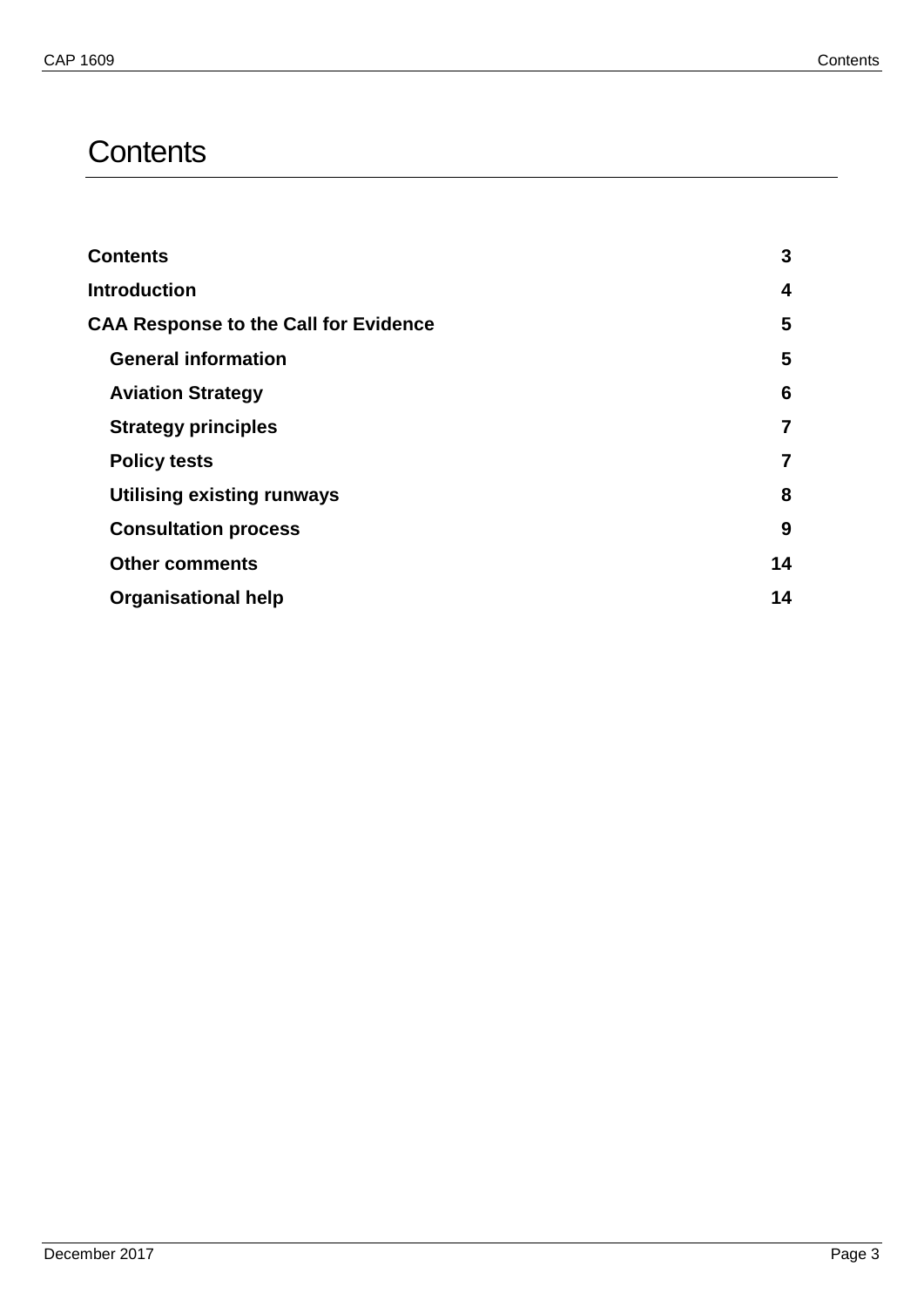## <span id="page-3-0"></span>**Introduction**

- [1](#page-3-1). On 21 July 2017 the Government announced<sup>1</sup> that it intended to create a new Aviation Strategy which would set out the long-term direction for aviation policy making for 2050 and beyond. It first published a Call for Evidence<sup>2</sup>, within which it sought views from stakeholders on the approach the Government was proposing to take and the issues that it had identified, as well as on the specific policy proposal to support airports throughout the UK making the best use of their existing runways, subject to environmental issues being addressed.
- 2. This document presents the CAA's response to the Call for Evidence consultation, submitted on 12 October 2017. Its format mirrors the online form which was the Government's preferred method for responding to the consultation.

-

<span id="page-3-1"></span><sup>1</sup> <https://aviationstrategy.campaign.gov.uk/>

<span id="page-3-2"></span><sup>2</sup> [https://www.gov.uk/government/uploads/system/uploads/attachment\\_data/file/636625/aviation-strategy](https://www.gov.uk/government/uploads/system/uploads/attachment_data/file/636625/aviation-strategy-call-for-evidence.pdf)[call-for-evidence.pdf](https://www.gov.uk/government/uploads/system/uploads/attachment_data/file/636625/aviation-strategy-call-for-evidence.pdf)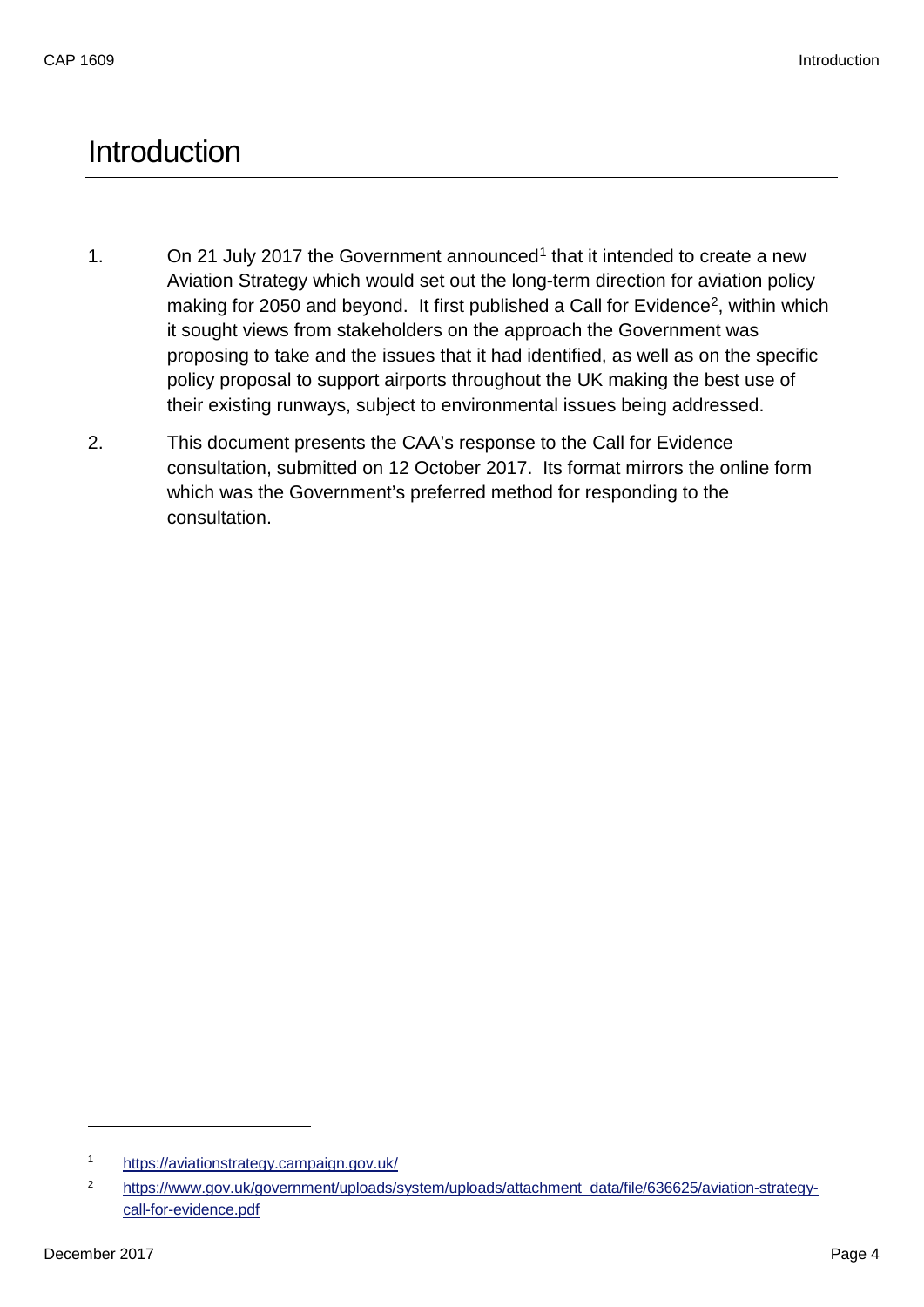# <span id="page-4-0"></span>CAA Response to the Call for Evidence

### <span id="page-4-1"></span>**General information**



| Q2. What is the nature of your:        |                                                                      |
|----------------------------------------|----------------------------------------------------------------------|
| interest in the aviation sector?       | Responding on behalf of the Civil Aviation Authority                 |
| involvement in the aviation<br>sector? | Head of Network Resilience Policy at the Civil Aviation<br>Authority |

| Q3. Are you responding:       |  |
|-------------------------------|--|
| on behalf of an organisation? |  |

| Q4. What is the name of your organisation? |  |
|--------------------------------------------|--|
| <b>Civil Aviation Authority</b>            |  |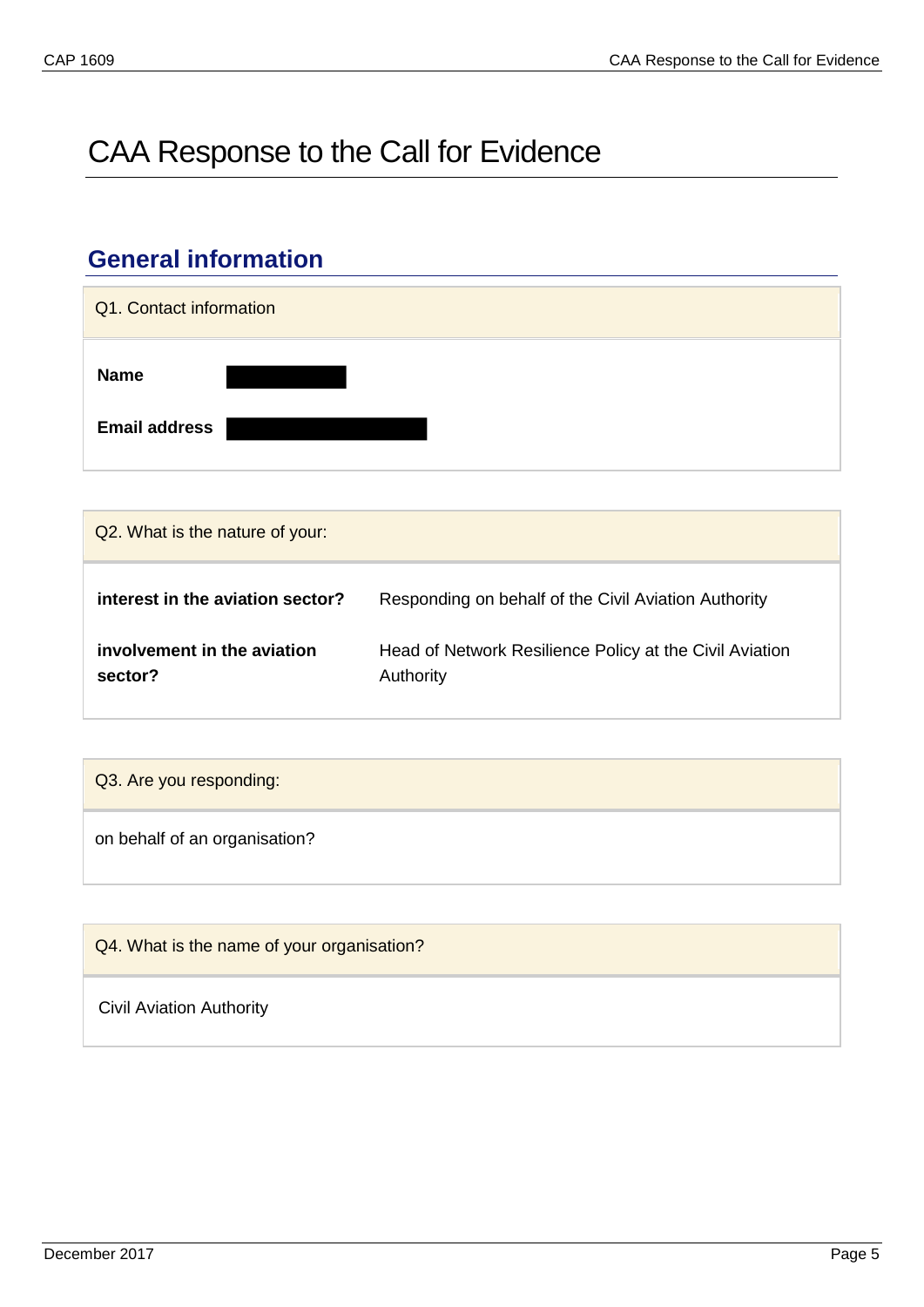### <span id="page-5-0"></span>**Aviation Strategy**

Q5. What are your views on the proposed aim and objectives?

The CAA believes that it is important that consumers should be the main focus of the government's strategy. It is consumers that, in the main, fund the UK's aviation industry and therefore it is right that their needs are considered. However, the government should also take account of aviation's effects on UK residents and citizens (for example, those that are overflown), and non-commercial users of UK airspace, such as the General Aviation community. The CAA also recognises that the government has other objectives, such as those around wider economic growth, that it will be looking to pursue in its strategy.

Yes

Q7. In what order of importance do you think the objectives should be tackled (please rank the challenges  $1 =$  highest priority,  $6 =$  lowest priority)?

**Help the aviation industry work its customers** *-*

**Ensure a safe and secure way to travel** *-*

**Build a global and connected Britain** *-*

**Encourage competitive markets** *-*

**Support growth while tackling environmental impacts** *-*

**Develop future innovation, technology and skills** *-*

#### **Why?**

Although the CAA does not have a preference for the order in which the DfT tackles its objectives, the final Brexit settlement may make a significant difference to the international aviation landscape in which the UK industry acts (and therefore to the most appropriate policy for the government to follow). Therefore it would make sense for the government to consider first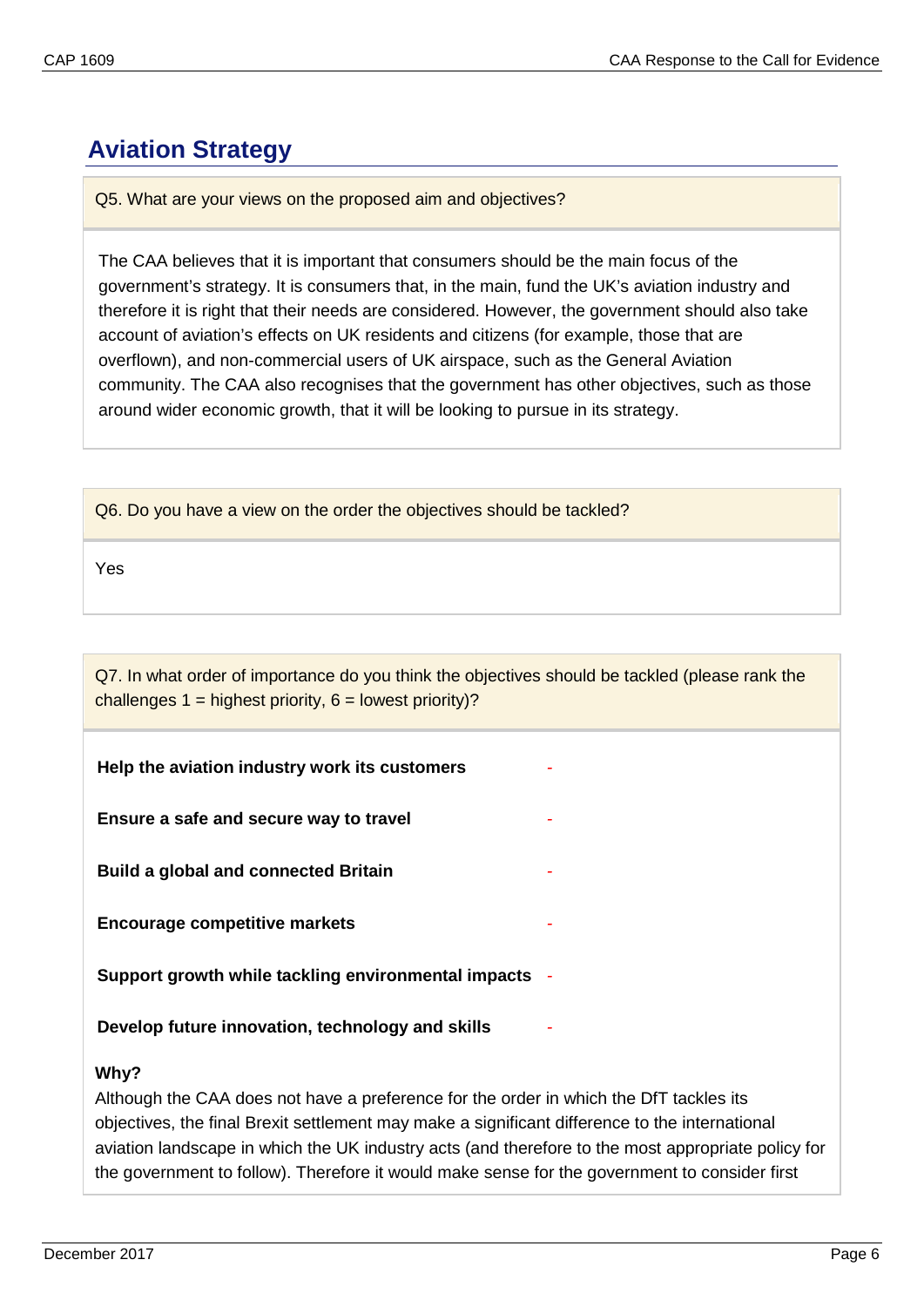Q7. In what order of importance do you think the objectives should be tackled (please rank the challenges  $1 =$  highest priority,  $6 =$  lowest priority)?

those subjects which are more self-contained and less affected by a dependency on the final Brexit settlement. These are likely to include airspace use and the noise effects on those overflown, national measures to tackle climate change and air quality, resilience, and technology and skills. As the post-Brexit landscape becomes clearer, the government could then consider topics that have a strong dependency, such as global and connected Britain, the international environmental measures (in relation to membership of EU-ETS or the EU air quality directive), security and safety. In this latter topic for example, the relationship of the UK post-Brexit to EASA will be very significant.

### <span id="page-6-0"></span>**Strategy principles**

Q8. What are your views on the proposed strategy principles?

CAA strongly supports the government's proposed strategy principles to put the passenger at the heart of all that it does, be market driven and evidence based in its approach. We also agree that the principles should acknowledge the market nature of much of the aviation industry in the UK, and that any intervention from the government must aim to make those markets work more effectively, rather than stifle them, a judgement which can only be confidently taken after examining all the available evidence.

### <span id="page-6-1"></span>**Policy tests**

Q9. What are your views on the proposed policy tests?

The CAA agrees that the basis for government policy should be an appreciation of the problem, an examination of the evidence relating to it and an understanding of what effect government intervention might have to resolve it.

However, the CAA believes that the government could use the strategy as an opportunity to become much clearer on its air transport policy framework. Therefore the CAA would suggest the policy tests are amended as follows to focus the strategy on outcomes, gaps in the framework for achieving outcomes and how best to address them:

- What outcome does the government want to achieve?
- What does the evidence say about this outcome and its priority?
- What are the options for achieving the desired outcome and what would be required to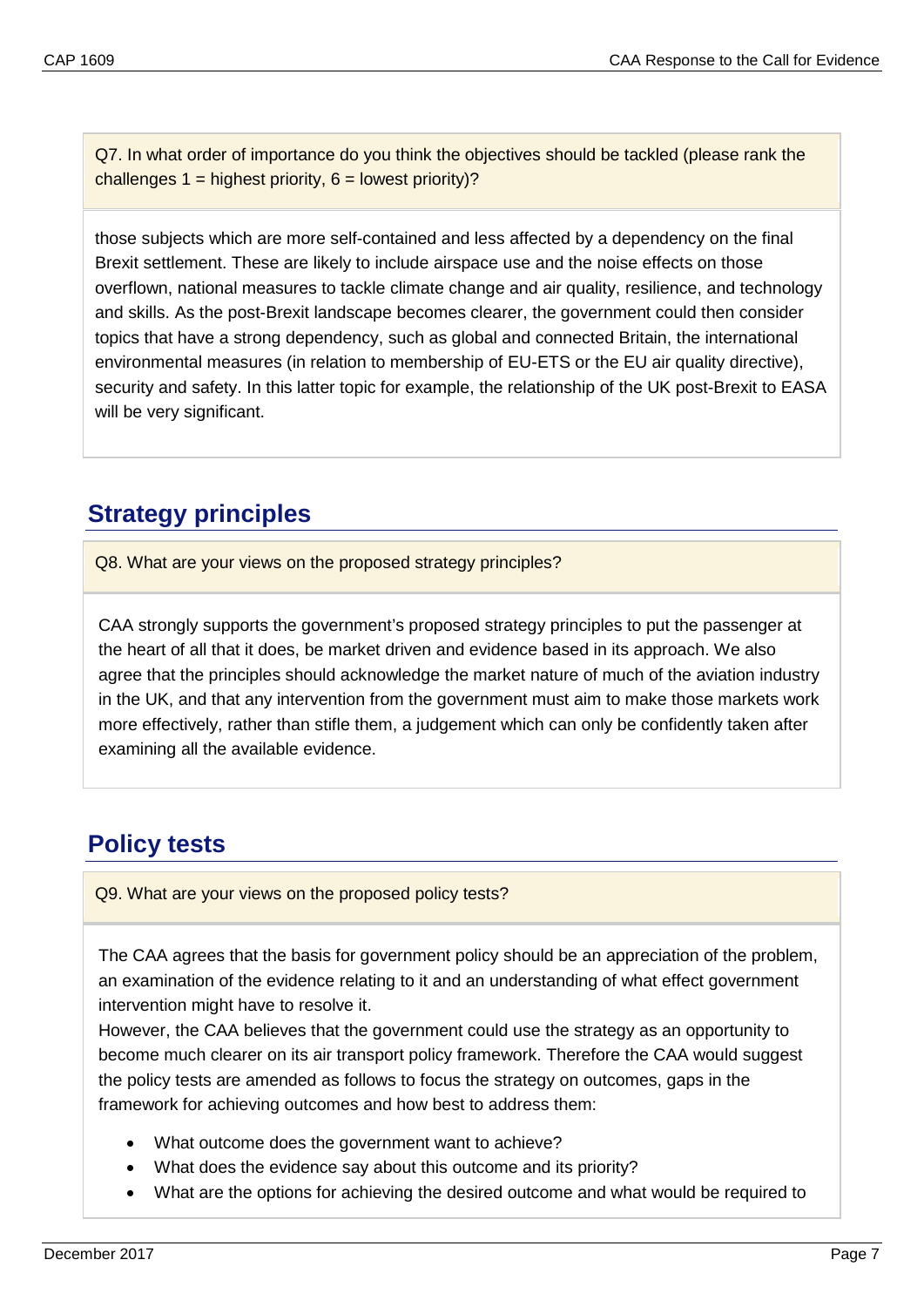Q9. What are your views on the proposed policy tests?

achieve them?

- What trade-offs might exist between this outcome and others, and how should those trade-offs be prioritised?
- What existing policies/mechanisms are in place and what, if any, gaps exist, including those that might be filled by Government?
- What is the preferred strategy and how will it be implemented (in particular, what specific initiatives are required to achieve it and what are the roles for various organisations in delivering those)?

### <span id="page-7-0"></span>**Utilising existing runways**

Q10. What are your views on the government's proposal to support airports throughout the UK making best use of their existing runways, subject to environmental issues being addressed?

The CAA agrees that, in general, the government should support airports throughout the UK making best use of their existing runways, as in general this is beneficial for consumers – more services are provided and therefore prices are likely to be reduced. However, the government is also correct to caveat that support, although not solely subject to environmental issues being addressed.

The CAA believes the government should be clearer about what "subject to environmental issues being addressed" actually entails, by reference to the major environmental effects (climate change, air quality and noise) as well as current legislation, regulatory commitments and progress to date. For example, in some cases there may be existing restrictions on airports and also existing government policy (to limit and where possible reduce exposure to noise) to consider. Further, the government may wish to think about how it sets expectations about what might be addressed prior to expansion – and may need to take account of its response to its airspace consultation which closed earlier this year.

Any new development must also be in line with the prevailing safety and security standards, and, where the CAA has oversight, we will expect to undertake this in line with our duties, for the continued safety of the travelling public.

In areas of the UK where airspace or other facilities are congested, then support for making best use of runways should only be given subject to any resilience issues arising from that use being addressed. Resilience is increasingly an issue in UK airspace, as growth in volumes means a fixed infrastructure is being placed under more pressures and delays are often a consequence of small differences to the planned activity (by resilience, we mean not just how to manage delay in the event of significant disruption, but also how best to plan a schedule that is predictable and deliverable in the vast majority of circumstances). Managing resilience is likely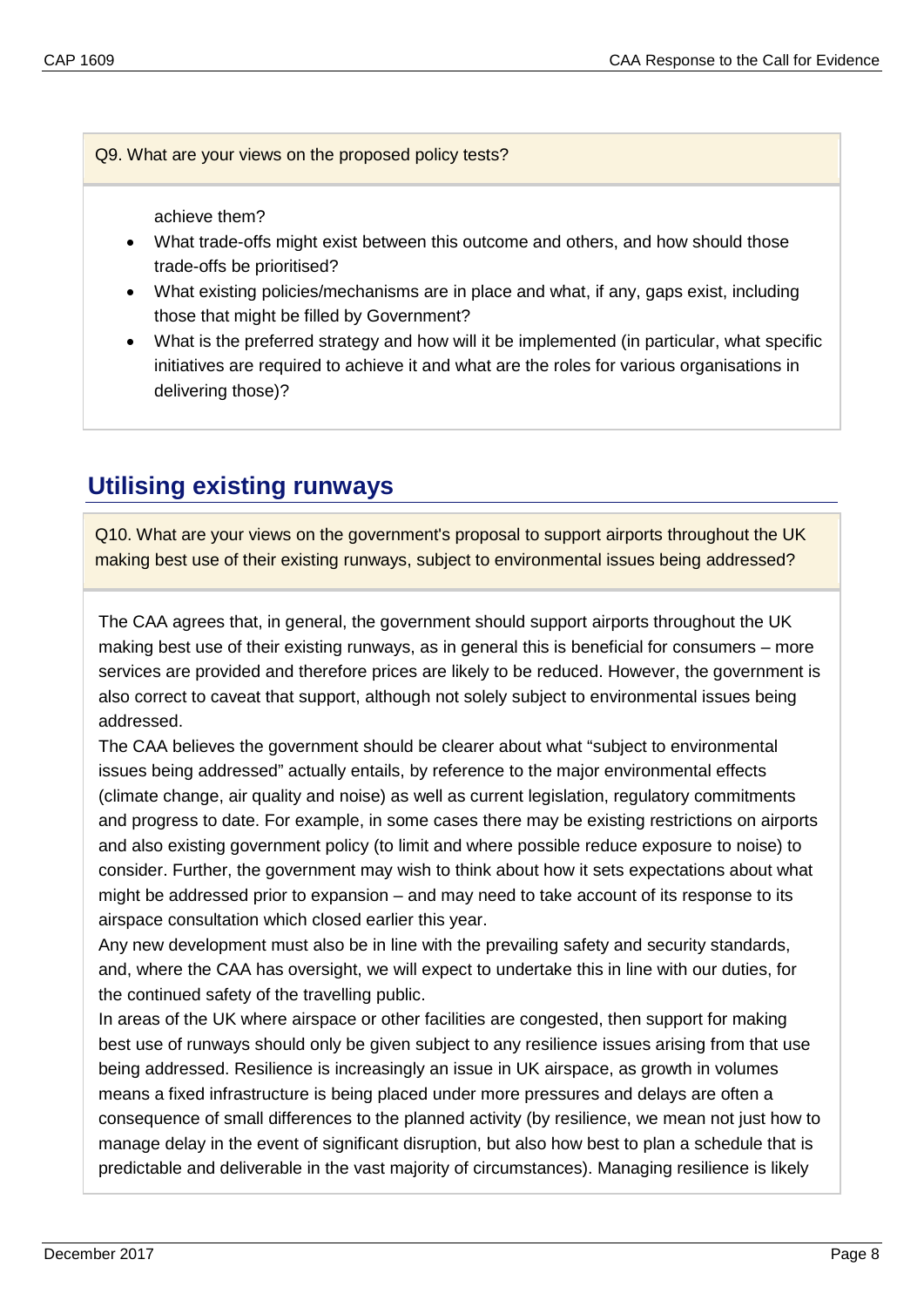Q10. What are your views on the government's proposal to support airports throughout the UK making best use of their existing runways, subject to environmental issues being addressed?

to require realistic scheduling assumptions, an understanding of the implications of changes of airport use on other airports and airspace users, and – in the worst affected areas – a method for managing the network at a UK system level. These issues and others are currently being reviewed by the industry through its Voluntary Industry Resilience Group, which is expected to issue recommendations for addressing them shortly. Implementing such recommendations may or may not require government and/or CAA intervention, but they should be considered as a part of the government's evolving aviation strategy.

Furthermore, the CAA is working to review the current airspace architecture (in terms of the rules and duties surrounding the management of airspace) and has identified some existing gaps. We will be submitting some analysis and input on this topic in our response to the relevant consultation as part of this strategy. This is covered in more detail in our response to Q12, below.

### <span id="page-8-0"></span>**Consultation process**

Q11. Are there any other specific questions on the 6 objectives that you think should be included in the planned consultations?

Yes

Q12. What other questions would you like considered?

#### Connected Britain / Competitive markets

Air Services Agreement restrictions and in particular airline ownership and control (O&C) restrictions are the main barriers to entry and restrictions in the airline market that limit competition, aside from airport congestion and the slot grandfathering rules. O&C restrictions are archaic and it seems a missed opportunity not to mention ASA and O&C liberalisation in this context, particularly in the context of Brexit, which may present opportunities and risks in this area. They are not ends in themselves, neither is competition – the point is to remove restrictions on competition generally to achieve a fluid market, with the aim being to maximise consumer choice and value.

Airspace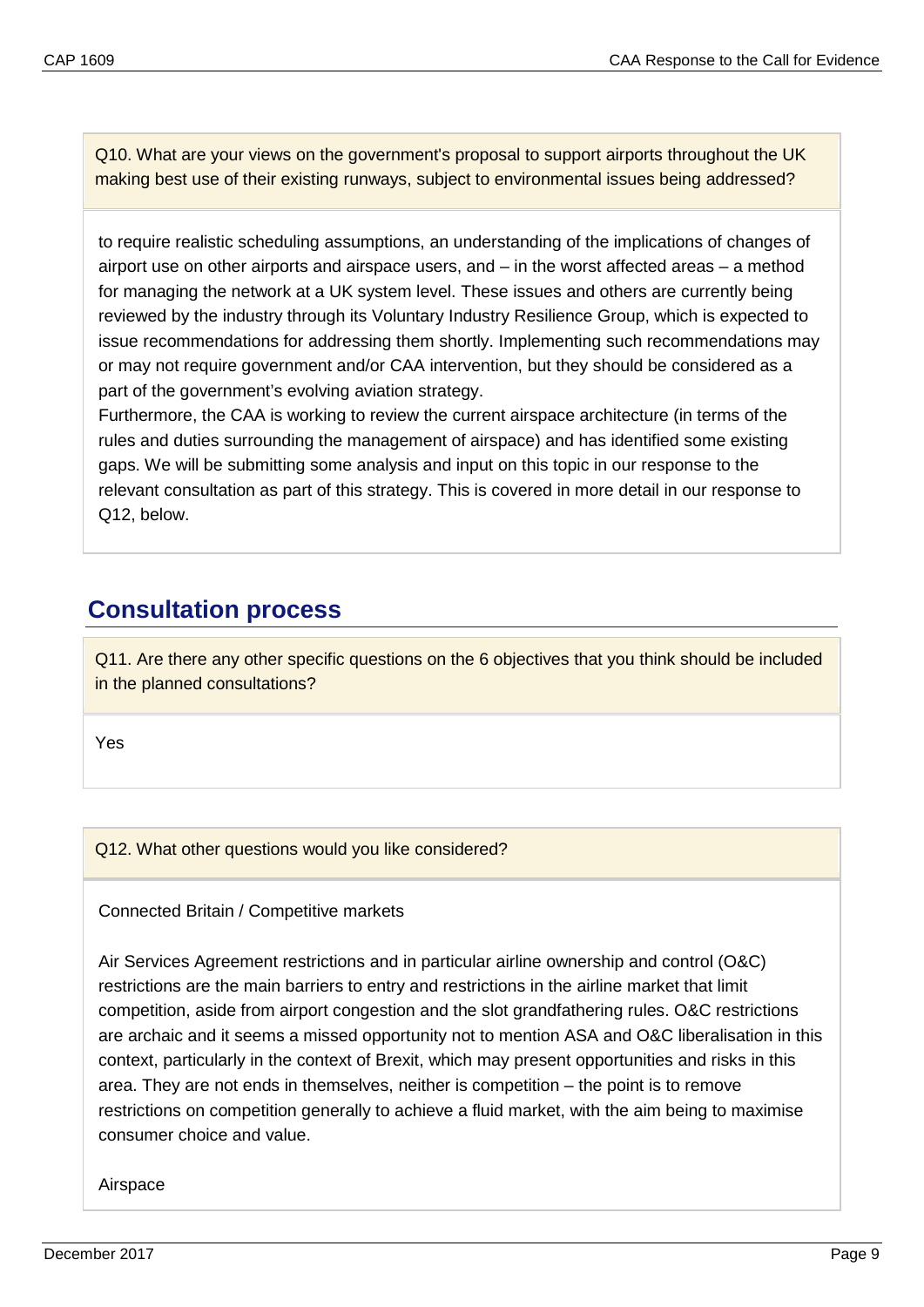Under the 'Supporting growth' objective, we welcome a question about the structures that are needed to support airspace modernisation. The CAA will also be undertaking work on this area in 2018, having identified a number of strategic issues with the current policy and regulatory framework for airspace and noise. We will continue to liaise with the DfT, particularly should we receive new directions following the DfT's recent consultation on the airspace change process, so we can both ensure that our work on this issue and the engagement around it is complementary. The issues this work will address include:

- That there is no strategic sequencing of, coordination between and prioritisation of airspace changes. Individual airspace changes submitted by one airport could conflict with changes required by other airports in the future (e.g. to deliver new capacity). In addition, there is no clear policy that would aid that prioritisation, so, for example, should an airspace change that delivers new capacity be prioritised over one that could deliver a net reduction in noise, or improve efficiency?
- The lack of a mechanism to make beneficial changes to airspace if a sponsor is not forthcoming. Under the current policy framework, neither the CAA nor government can compel an organisation to sponsor an airspace change to completion, nor to sponsor it to a level of quality and coordination (although the CAA can refuse an airspace change if it does not meet the requirements set out in Section 70). This could be a specific consideration relating to the question about whether the government has the right structures in place to modernise airspace.

There are further gaps in oversight and related enforcement powers, which we have identified but do not yet form part of the work we are doing with the DfT. These issues include that there are currently no mechanisms for:

• remedying a noise issue identified by our information role. Stakeholders responding to our recent consultation on new airspace change process guidance used the consultation as an opportunity to request new policy mechanisms to enforce and/or require reduction in aviation noise, including where the introduction of Performance Based Navigation related concentration has led to a noise increase. This was most often raised by residents affected by aviation. The DfT could use the Aviation Strategy consultations to determine whether such a policy is needed, and if so, the CAA's role in executing it. This could be a specific consideration relating to the question about whether the right incentives and regulations are in place regarding reductions in noise – although the wording of this question does not imply the policy change that stakeholders are requesting (the questions asks whether the right incentives and regulations are in place to ensure the industry continues to reduce noise, whereas stakeholders raising this particular issue are asking that a new policy place an absolute noise limit on industry operations).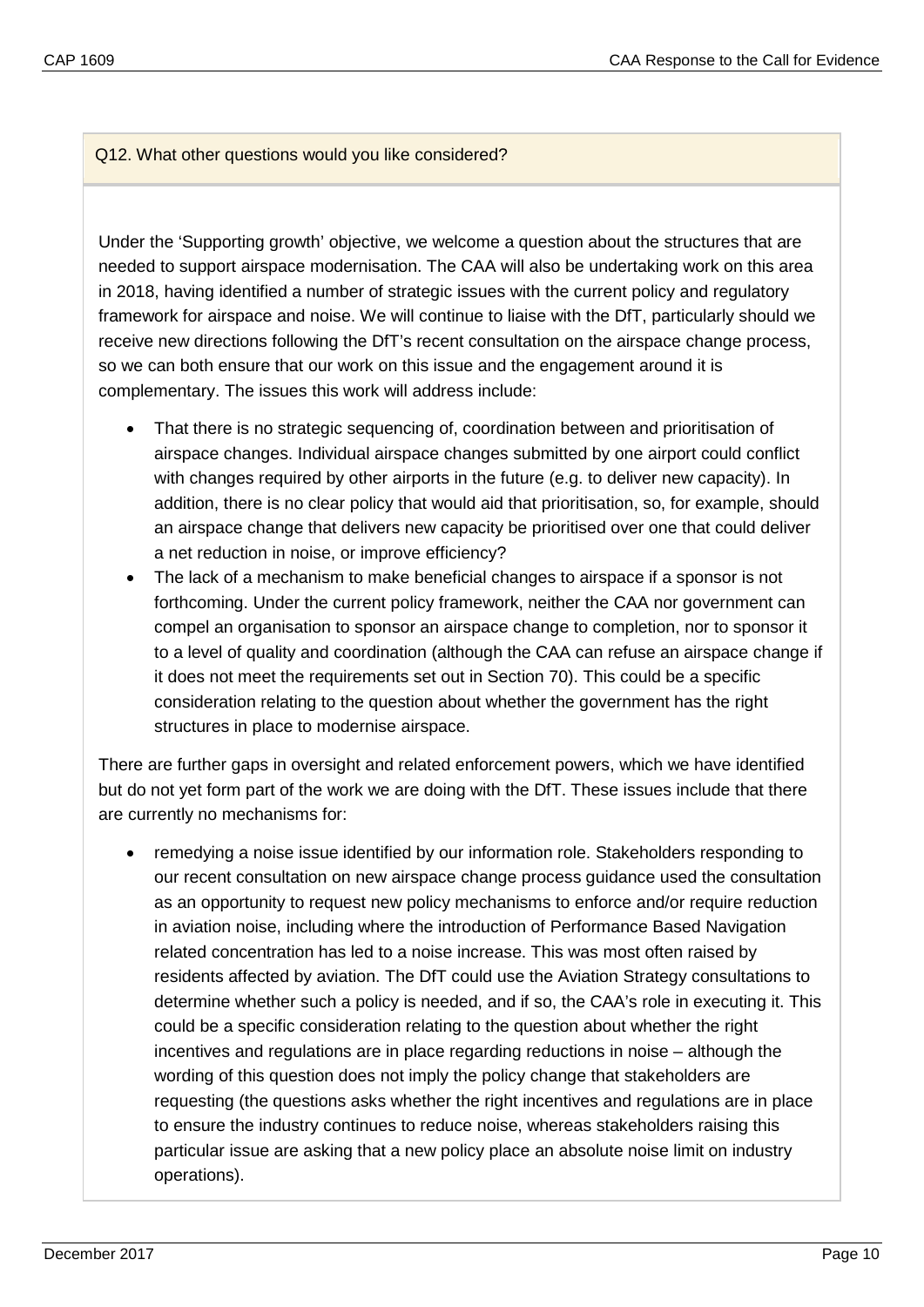- remedying certain types of performance issues identified by Post Implementation Review (PIR). The CAA undertakes a PIR of every airspace change, and our guidance on our new process includes clearer information about how we do this and the data we use. However, our powers to intervene on the findings of the PIR are limited. The PIR asks specifically whether an airspace change is performing as expected. If it is not, we can "conclude that the original design was not satisfactory and the original change is not confirmed. In this case, in order to pursue its change, the change sponsor will need to commence a fresh airspace change request from Stage 1 [of the process]." We cannot do any redesign ourselves, but some stakeholders have higher expectations. The DfT could use the Aviation Strategy consultations to determine whether such a policy is needed, and if so, the CAA's role in executing it.
- requiring an airspace change to meet conditions (for example, on absolute traffic numbers), monitoring it over time, and remedying any breach. The PIR gives the CAA one opportunity to review whether the change has performed as expected. Some stakeholders have questioned whether changes should be reviewed periodically and whether further conditions could be put upon them. For example, could the CAA approve a flightpath on the condition that the number of flights using it per day does not exceed a certain number? The DfT could use the Aviation Strategy consultations to determine whether such a policy is needed, and if so, the CAA's role in executing it.
- a systematic and periodic review of the UK's airspace arrangements as a whole, and whether improvements can be made. Airspace is changed incrementally, as we approve (or not) individual changes. There is therefore an opportunity to review both the current system as it has emerged and any future system. Are the areas of controlled and uncontrolled airspace optimal, or could there be improvements? Are there zones that could be used more effectively? This review, unlike the points raised above, would not necessarily need new powers to be carried out by the CAA – but we could not require the systematic improvements revealed by such a review to be made. The DfT could use the Aviation Strategy consultations to determine whether such a review is needed, and if so, the CAA's role in executing it and carrying out improvements identified by it.

In addition to the strategic issues above, the CAA's recent consultations on changes to our decision-making process around airspace changes (available at [https://consultations.caa.co.uk/policy-development/draft-airspace-design-guidance/\)](https://consultations.caa.co.uk/policy-development/draft-airspace-design-guidance/), other policy issues emerged from respondents which we think the government's strategy could usefully address:

- New policy mechanisms to better take account of health impacts of aviation. Again, this could be a specific consideration relating to the question about whether the right incentives and regulations are in place regarding reductions in noise.
- A clearer role for Airport Consultative Committees (ACCs); other engagement activities (such as discussions with community groups) have given rise to the suggestion that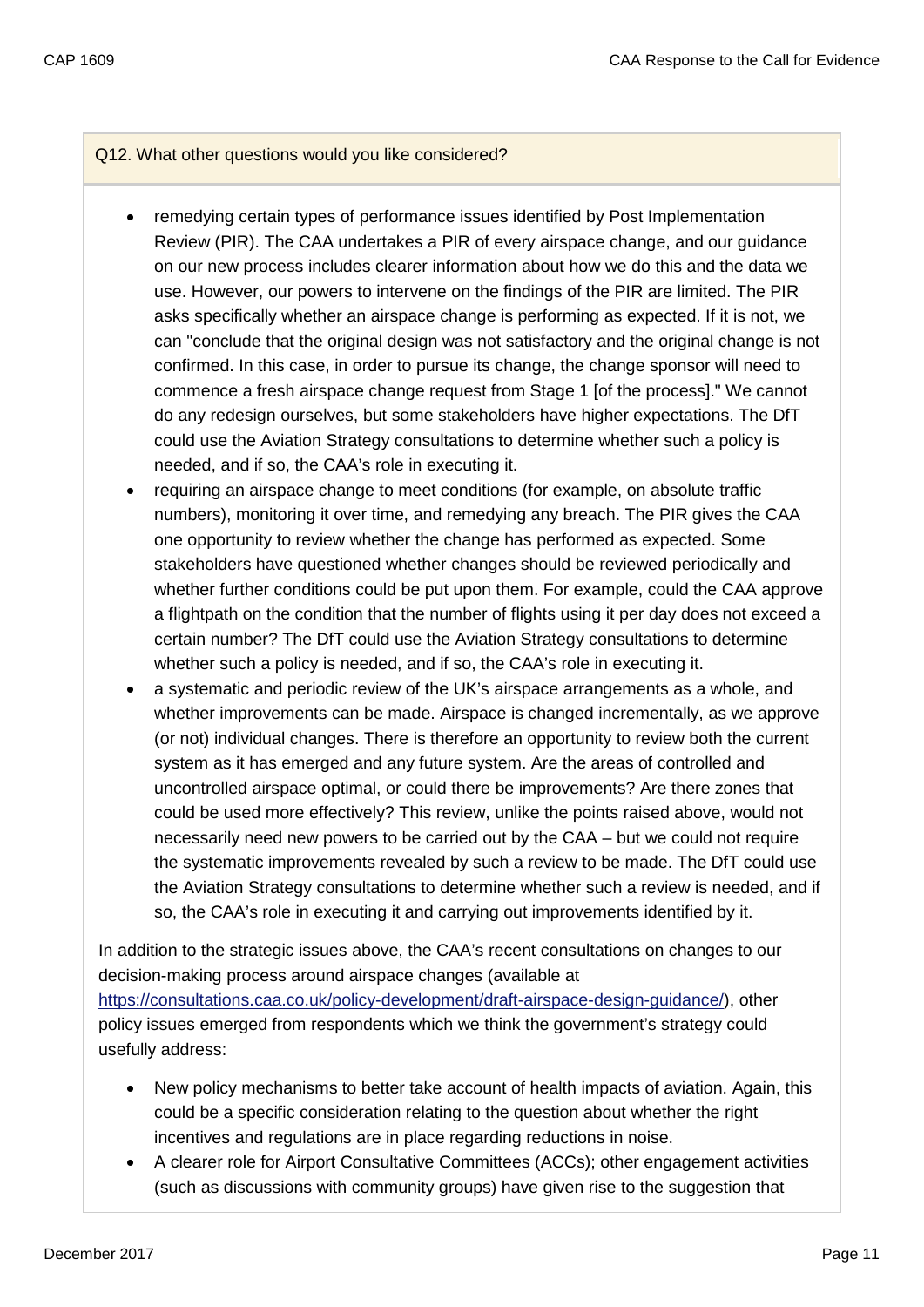ACCs could do more to represent wider community interests around airports. New campaign groups have emerged near airports as airspace modernisation leads to changes in where and how aircraft are heard and observed. Such stakeholders would welcome a renewed government consideration of ACCs' role, and may use these consultations as a way to say so. As such, a question might help make those comments more focused and useful.

#### Safety and Security

The government should consider, particularly in the light of the possible outcomes of the Brexit negotiations, how the UK best maintains the high standards of safety and security which it currently experiences. It should also consider how we best retain our influence on the standards of safety and security in other countries which directly affect many UK residents and citizens.

#### General Aviation

The CAA notes that the then Government published a General Aviation Strategy in March 2015, which considered all aspects of General Aviation, including Business Aviation. Although this document was produced under the previous coalition administration, the CAA and the GA community are currently working to implement the recommendations in that strategy. Therefore it would be helpful if the government could indicate – or include a question to ask stakeholders – to what extent it intends to reexamine this General Aviation Strategy as part of this review.

#### Passenger protection

In recent weeks, we have seen how passengers have been successfully repatriated following the failure of Monarch Airlines, but with only some passengers covered by ATOL protections and others relying on arrangements made by the government. Airline failures have been rare but it is likely that governments will feel obliged to support passengers left abroad in the event of a failure. The strategy may be a good opportunity to consider both how such exercises might be funded (through general taxation, existing aviation specific taxation, further levies, bonding etc) and options around insolvency provisions to make repatriation or orderly wind down more manageable.

#### The environment

The strategy refers to measures in the UK Air Quality Plan (Para 7.13) and the UK Air Quality Plan (UK plan for tackling roadside nitrogen dioxide concentrations, Detailed plan, July 2017) in turn refers to the Aviation Strategy (Para 7.3.14). The government should be clear about the work that is being undertaken under each of these processes that will formulate its strategy to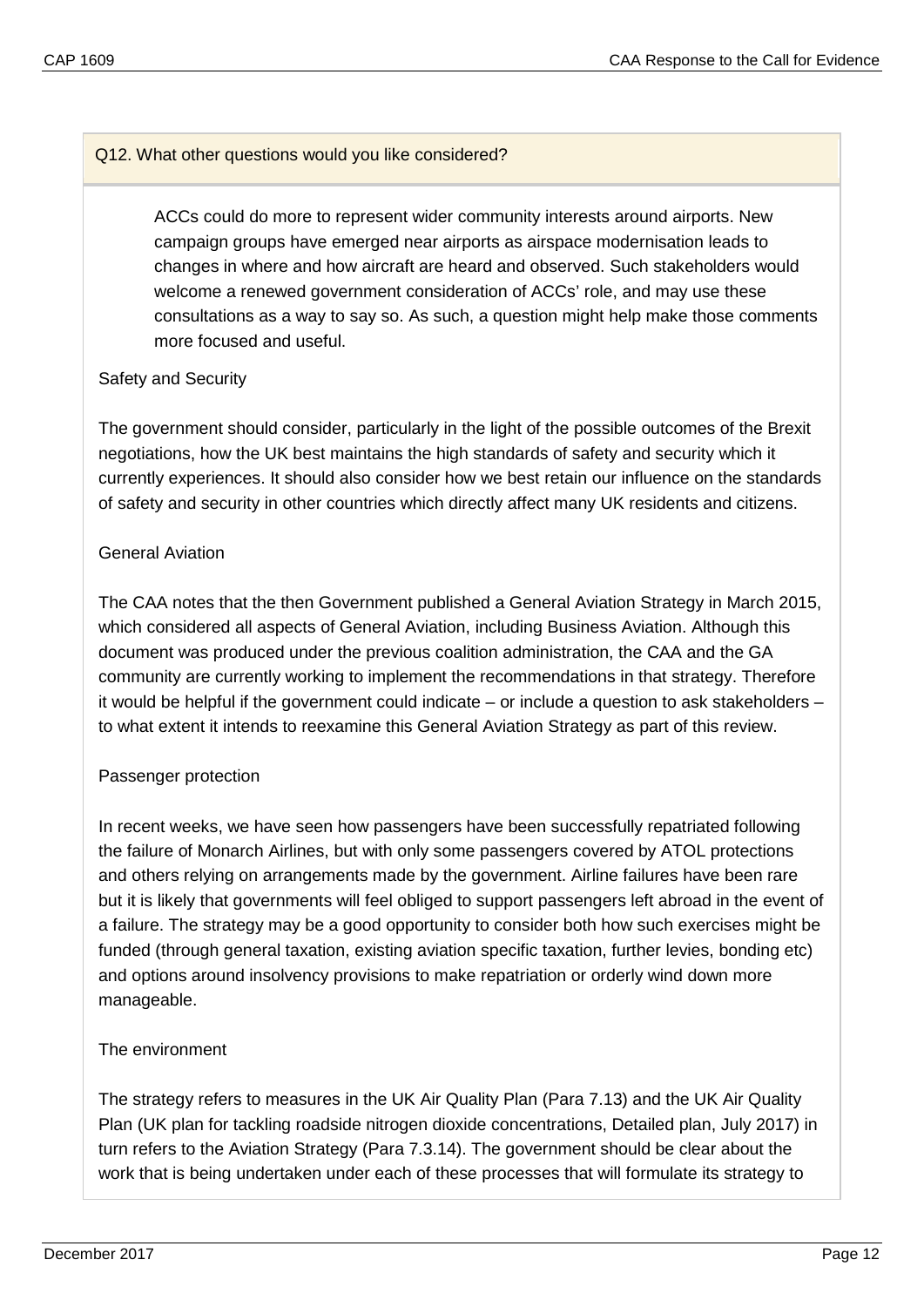address the issue of managing the air quality effects of aviation.

The strategy could also consider the likely environmental impacts of emerging technologies in aviation such as drones, supersonics and electric planes, and whether these are likely to require any change to the overall Aviation Strategy.

Q13. Are there any other sources of information or evidence that the government should bear in mind when developing the strategy?

Yes

Q14. What sources of information or evidence?

The CAA holds a wide variety of information on the UK aviation industry and behaviour and attitudes of passengers. For example, the CAA runs a departing passenger survey [\(www.caa.co.uk/surveys\)](http://www.caa.co.uk/surveys) which records information such as journey purpose, residence and full surface and air journey details, and a passenger tracker survey [\(www.caa.co.uk/CAP1504\)](http://www.caa.co.uk/CAP1504) which gauges passenger attitudes to air travel and the service provided by airlines and airports. Various CAA publications and reports use this data and other industry evidence to draw conclusions about different aspects of aviation in the UK and beyond (for example, CAP 1413, the CAA's response to the British Infrastructure Group's Call for Evidence on UK airports, which discussed competition at regional airports).

Q15. Does the proposed timetable (chapter 2), provide enough time to examine the existing issues in sufficient depth?

Yes